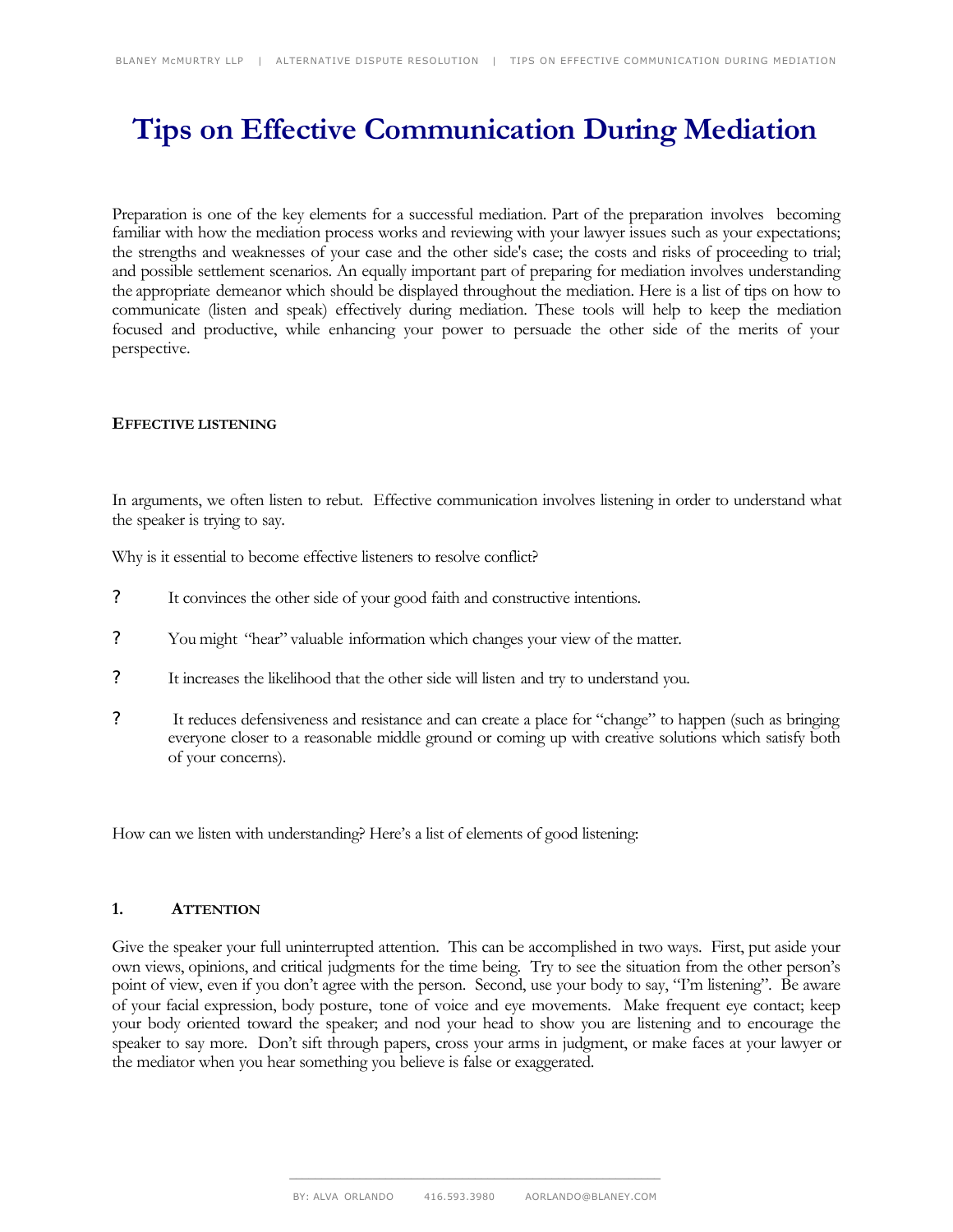#### **2. PARAPHRASING AND SUMMARIZING**

Restate or summarize what the speaker has said in your own words. This confirms to the speaker that you have listened and understood what was said. Describe both the content and feelings of the communication in a fair and objective manner. Do not judge, evaluate, or try to give the speaker solutions. Some examples of how you might begin are : "What I hear you say is....." "So you feel very angry about...." After restating, ask the speaker if your summary is accurate and complete. This allows the speaker to clear up any misunderstandings and to elaborate on what is important to him or her.

## **3. ASK CLARIFYING QUESTIONS**

You may wish to ask the speaker questions to obtain more information or to clarify and better understand the speaker's perspective. It is important to ask open-ended questions, that is, questions which cannot be answered with only a "yes" or a "no," for example: "Tell me more about...." "Can you give an example..." Remember to use a non-threatening tone of voice and to avoid framing a question as a demand or accusation (as lawyers frequently do when cross-examining witnesses) as this will make the speaker feel attacked and respond defensively--and he or she will stop listening.

#### **EFFECTIVE SPEAKING**

Just as using effective listening skills can improve communication and understanding, so can "effective speaking." You probably have had the experience of saying something that you thought was very clear and then finding out that your message was interpreted in an entirely different way from what you intended.

Why is it essential to become effective speakers to resolve conflict?

- ? You can increase your control over whether your message is received the way you want it to be.
- ? You will keep the discussion more focused and productive, and decrease the likelihood of escalating the conflict or creating an impasse.
- ? You will be more effective at persuading the other side of the merits of your views.

Here are some tips on how you can be a more effective speaker: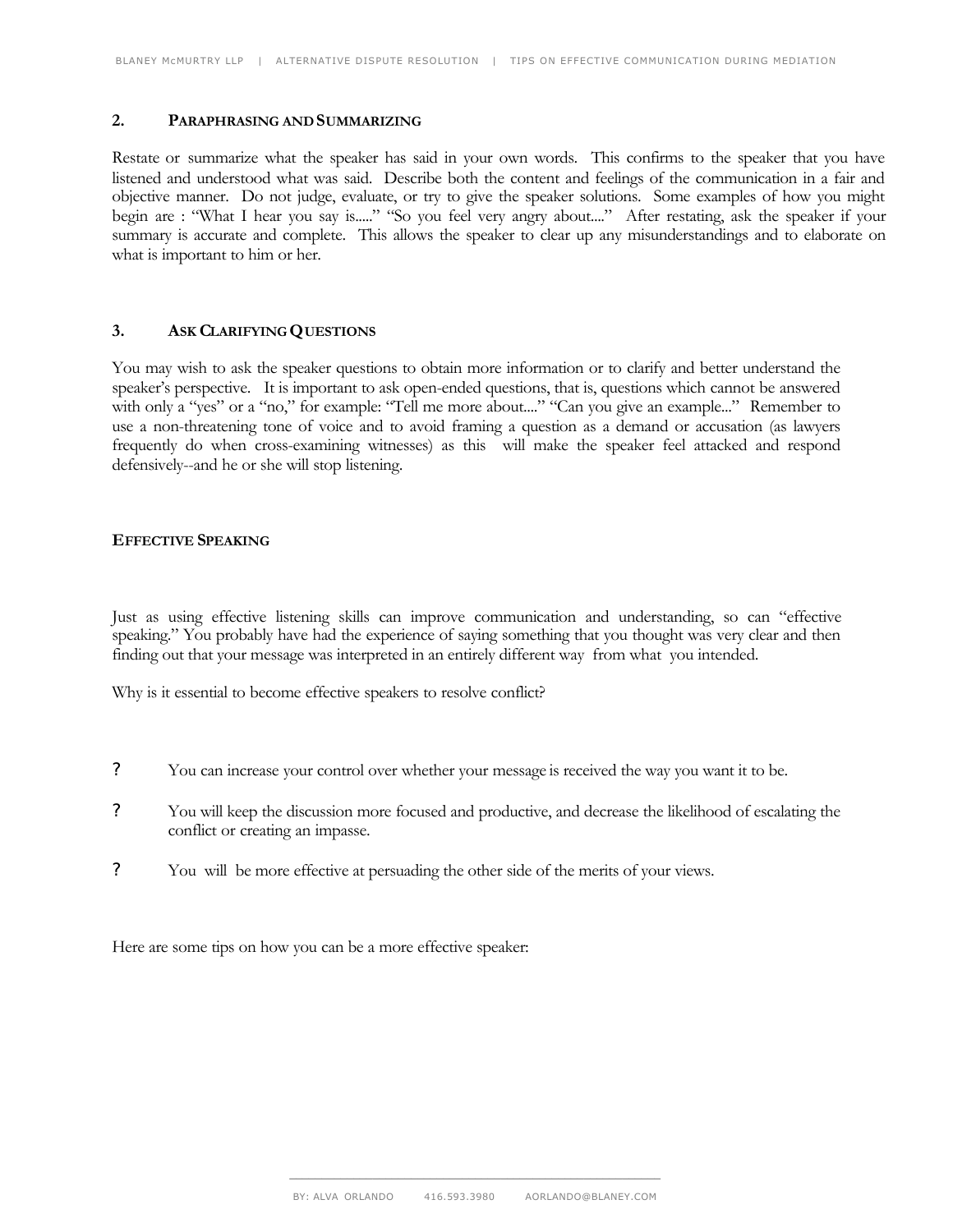# **1. FOCUS ON THE PROBLEM, NOT THE PERSON**

You've probably heard the popular saying, "Be hard on the problem, soft on the people." Throughout the mediation, try to keep the focus on the problems or issues at hand rather than on assigning blame or finding fault with the other.

## **2. SPEAK FROM YOUR OWN PERSPECTIVE**

In other words, describe your own values, thoughts, feelings and actions instead of putting words in the other person's mouth: "I feel... I believe... I think..." instead of "You broke our agreement". Avoid both telling the other person what you think his or her intentions are: "You're deliberately hiding information" and describing the other person's personality: "You're just a..." Instead, talk about how you are affected by the person's behaviour.

# **3. SPEAK DIRECTLY TO THE OTHER PERSON**

You are trying to persuade the other party and not the mediator, therefore speak directly to him or her.

## **4. BE SPECIFIC**

Describe particular behaviour rather than making generalizations. Avoid using words like "always" and "never." Give concrete examples to illustrate your point of view.

#### **5. BUILD FOR THE FUTURE**

Talk about a problem in terms of what you want to see happen in the future or how a situation or working relationship can be improved, rather than arguing about the past.

#### **6. FOCUS ON COMMON INTERESTS, NOT POSITIONS**

A "position" is a solution to a problem, often stated as a fixed demand. For example, "I want \$75,000.00 for my interest in the business" is positional. Interests are a person's underlying values, concerns, needs, fears, and hopes. The interests behind the above statement might be stated as: "It is important to me to receive \$75,000.00 for my interest because that was the amount of my initial investment and it will cost me at least that much to start another business."

Most people tend to assume that because the other side's positions are opposed to ours, then their interests must also be opposed. In fact, some of the most powerful interests are basic human needs such as security, recognition, economic well-being, and control over one's life. Look for and point out areas of agreement or shared values, concerns, needs, interests, and hopes. Then try to frame your own positions in a way that highlights their advantages for everyone concerned by identifying the common interests which are served.